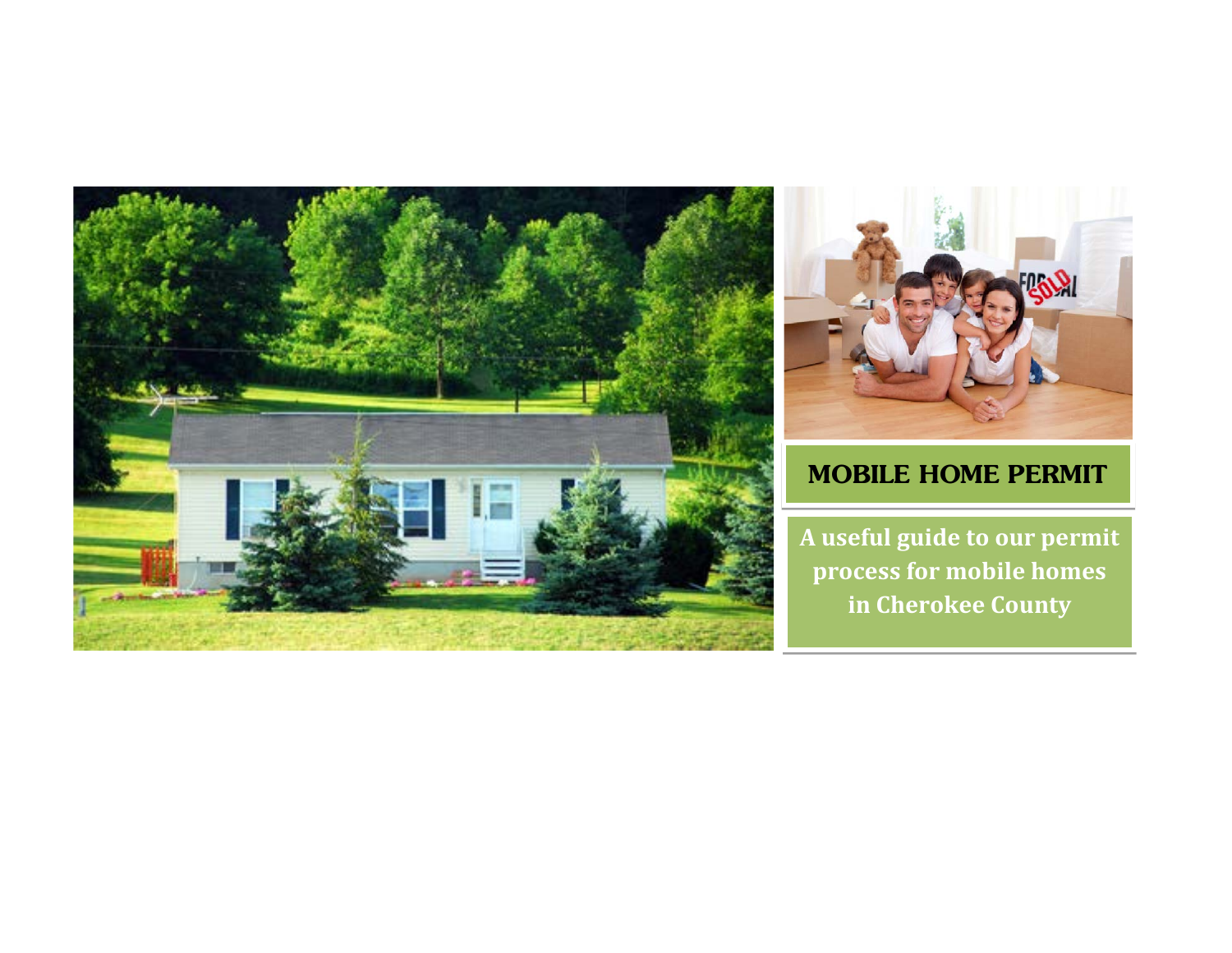## **Types of Mobile Homes:**

According to Georgia State Law, there are two types of mobile homes; **manufactured** or **mobile**.

A **manufactured** home is built to the Manufactured Home Construction and Safety Standards [\(HUD Code\)](http://portal.hud.gov/hudportal/HUD?src=/program_offices/housing/rmra/mhs/mhshome) and displays a red certification label on the exterior of each transportable section. The HUD Code provides the design and construction requirements for the home, with some modifications permitted for on-site completion. Manufactured homes are built in the controlled environment of a manufacturing plant and are transported in one or more sections on a permanent chassis.





A **mobile home** is a factory-built dwelling built prior to June 15, 1976, to standards other than the **HUD** Code, (pre-HUD Code Home) that were acceptable under applicable state codes in effect at the time of construction or introduction of the home into the state.

#### **Requirements in Cherokee County**

- All homes to be installed in Cherokee County must be manufactured homes.
- Mobile homes installed prior to August 25, 1991 are permitted to remain as legal non-conforming land uses.
- Single-wide manufactured homes are permitted only on AG (Agricultural) zoned property.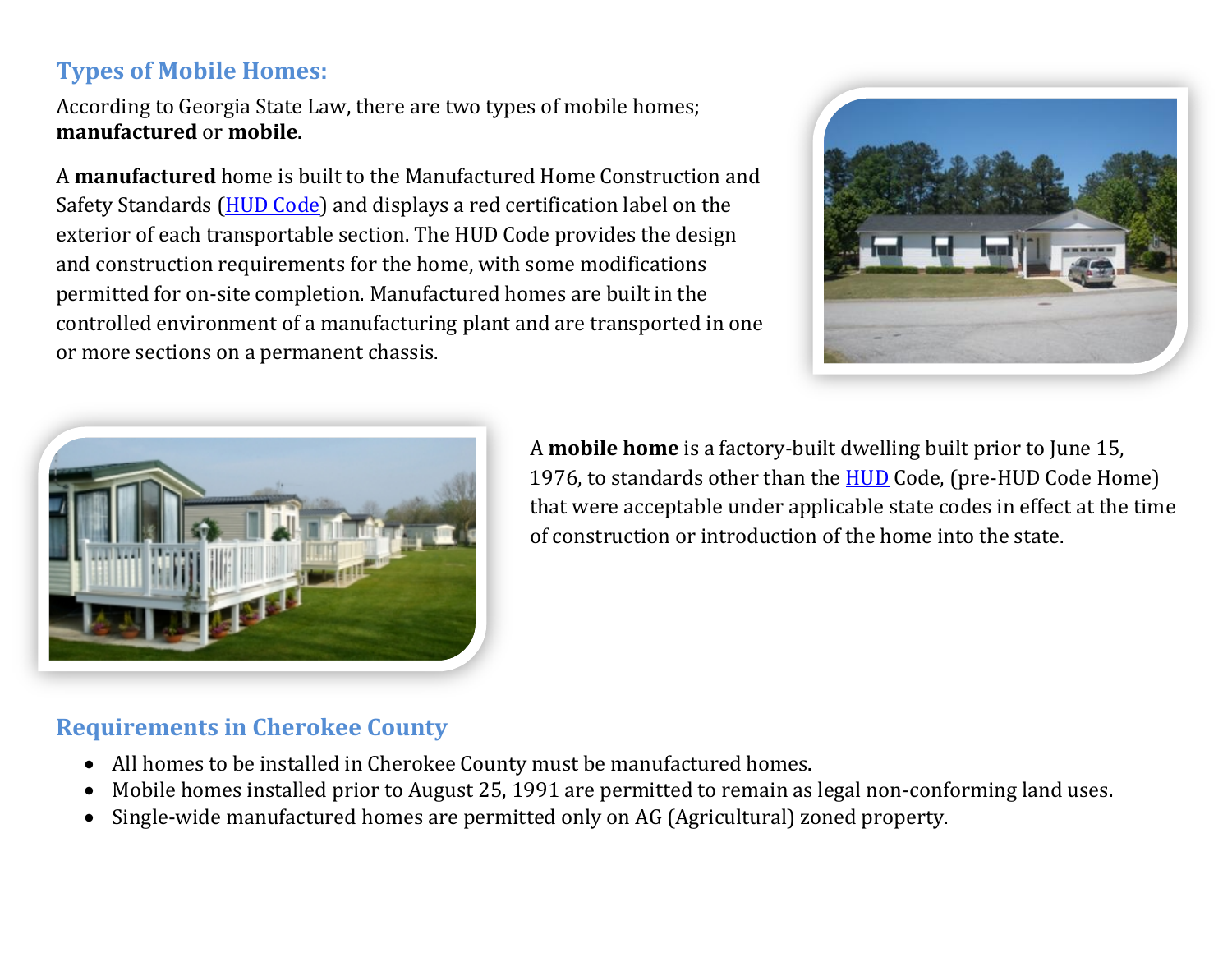### **Do I need a permit if I want to install a manufactured home in Cherokee County?**

Yes. A building permit for the installation of a manufactured home is required. Cherokee County will verify by review of survey/plat of property and on-site inspections that the home is installed in compliance with building codes and zoning regulations. If the property is on septic and or has a well, permits from the Environmental Health Department will be required prior to applying for your permit. New driveways will need to be permitted and approved by the Engineering Department.

# **Building permit process**

To begin the process for a Manufactured/Mobile Home Permit, please review this guide entirely. For additional questions and information, please call the Development Service Center at 770-721-7810 or email us at [dsc@cherokeega.com](mailto:dsc@cherokeega.com) 

The following items are required in order to obtain a permit;

- Septic permit –you must apply with the Office of Environmental Health prior to applying with us
- Approved [driveway permit](http://www.cherokeega.com/departments/engineering/uploads/file/forms/driveway_permit_application.pdf)
- Approved address assigned by GIS department (for new homes)
- A Completed Manufactured/Mobile Home Permit Application
- Proof of ownership you can present your bill of sale, invoice
- Proof of water service
- Permit fees and Impact fees

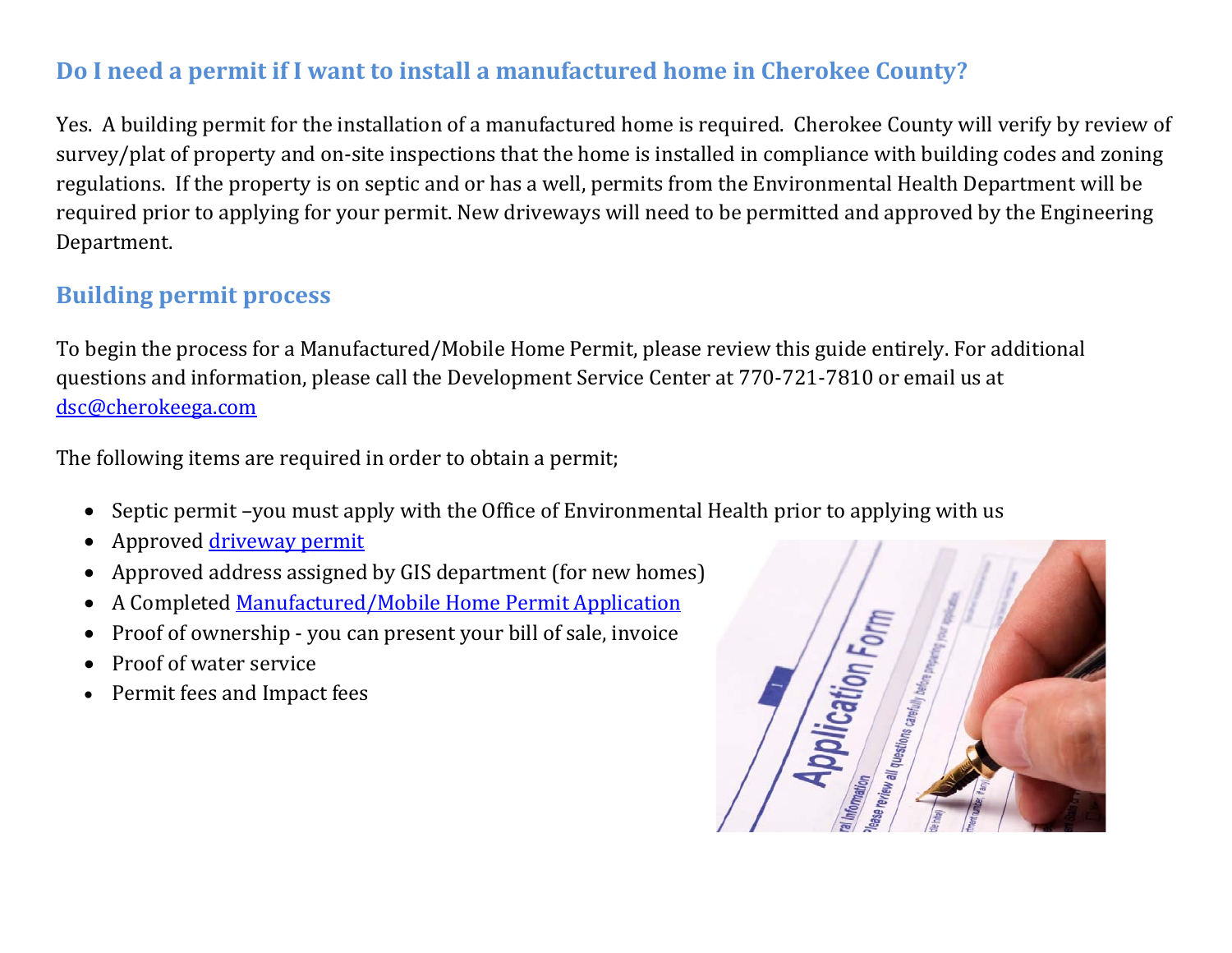• House location plan - this could be a survey of your property or a plat of the property. You can obtain a copy (if available) at the office of Deeds and Records. Use the following checklist to ensure site plan or survey is complete. You can draw the information on a copy of your property survey.

The site plan must include:

- o Title
- o Scale
- o North arrow
- o Street name, address and legal description
- o Property lines and dimensions
- o Rights-of-way and easements
- o Setbacks from all property lines to existing and proposed structures
- o Location and dimensions of all existing and proposed buildings, structures, porches, decks, retaining walls showing use and dimensions.
- o Driveway locations
- o Wetlands, streams or bodies of water
- o Abutting streets and lanes
- o Any building or structures to be demolished

#### If applicable,

- o Well location
- o Septic tank location and field lines

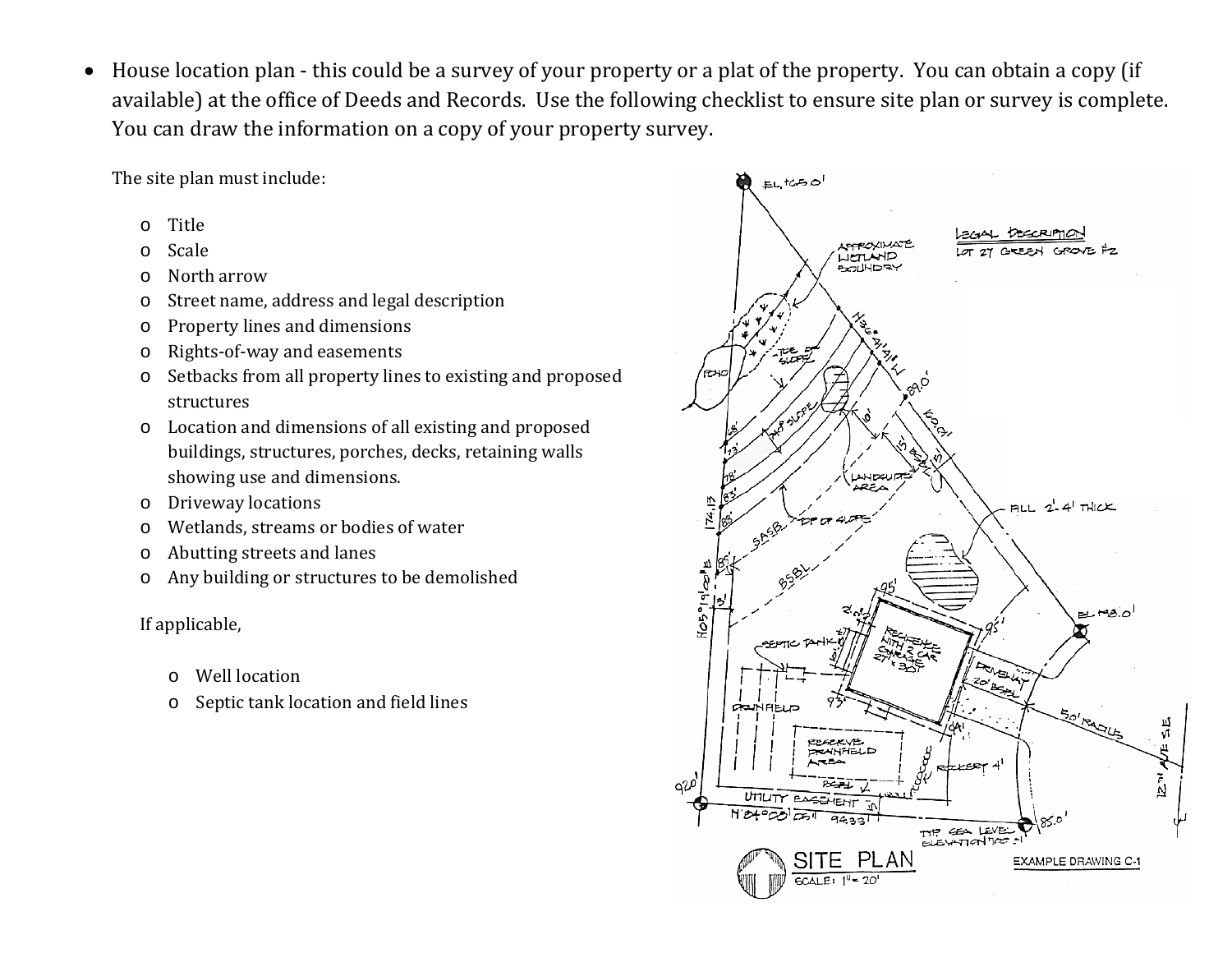#### **Fees:** *all fees are due at time of application*

VISA Building Permit Fee Certificate of Occupancy \$50.00 Re-inspection fees \$25.00 (if applicable) Impact fees for all new homes \$1465.67 (does not apply to change outs) We accept cash, check and credit cards (a 3% convenience fee will apply)

# **Inspections:**

Inspections are required for manufactured/mobile homes. After applying for your building permit you will be able to schedule your inspections online (we do not accept inspection's request over the phone) Please contact the Building [Inspections Department](http://www.cherokeega.com/departments/department.cfm?departmentid=40) for more information at 678-493-6233

- a. Your first inspection is to make sure erosion and sediment control is in place. Septic area is identified, property lines are clearly marked
- b. Rough Inspection When a manufactured home is placed on the site, the support system has been installed and tie-downs have been installed
- c. Final Inspection Skirting is installed, front and rear porches are complete. Applicant has installed or hooked up to a well or public water system. Inspector will sign off for electrical, plumbing and gas piping.

It is the responsibility of the applicant to schedule inspections. A certificate of occupancy will not be issued without an approved final inspection. Manufactured homes need to be installed by a Georgia licensed or registered installer in accordance with the manufacturer's installation instructions.

### *Additions and Alterations to a Manufactured/Mobile Home will require a permit*



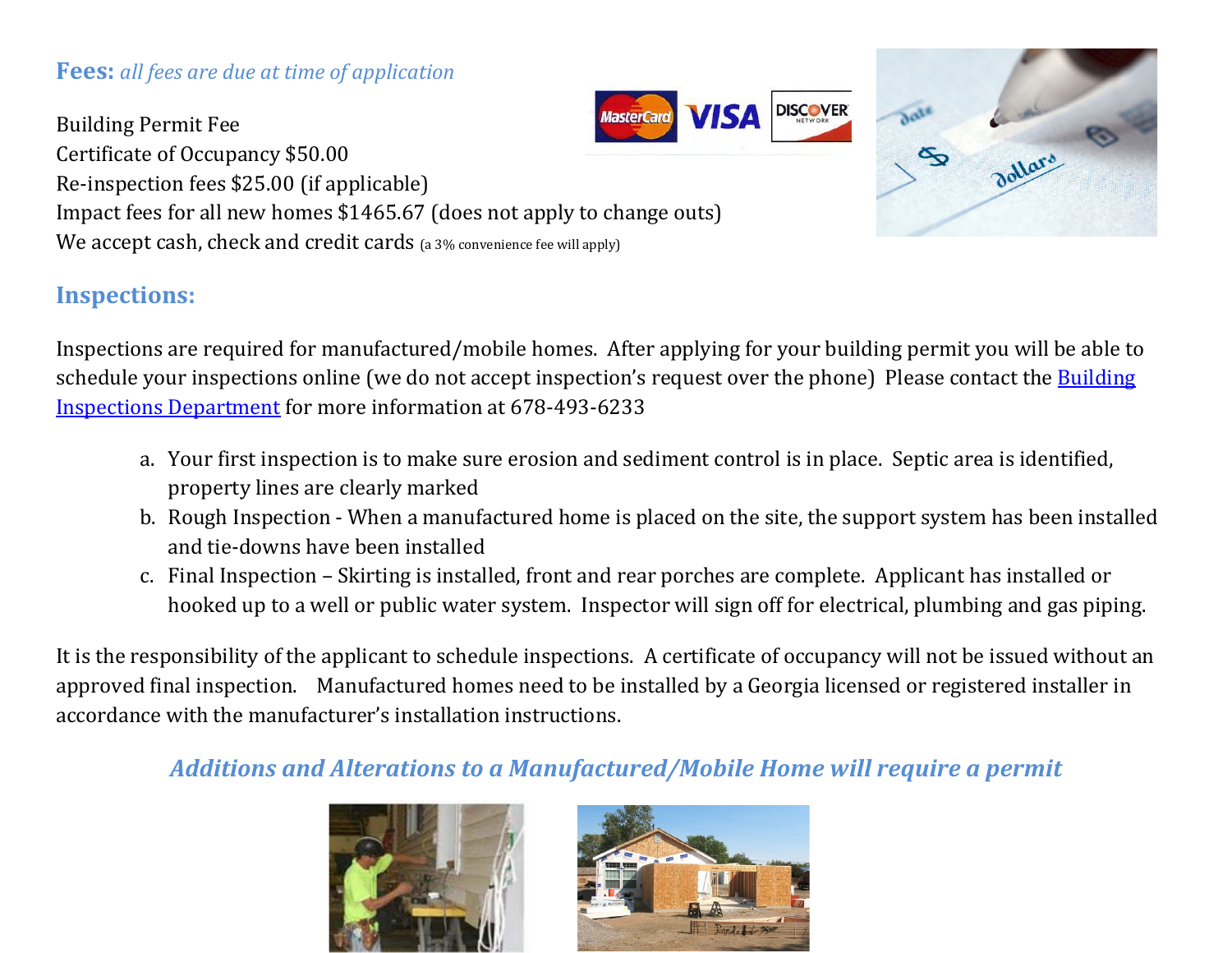# **Temporary Manufactured Home permits due to hardship**

A manufactured home may be temporarily placed when the applicant can show extreme hardship. Cases of extreme hardship are defined by the Cherokee County Zoning Ordinance Article 7.7.1

- Hardship due to loss of use of a home due to fire, flood, or other damage making it unfit or unsafe to occupy
- Hardship due to extensive remodeling of a home or building making the structure unsuitable for occupancy
- Hardship due to health related problems of a family relative which warrants proximity of that relative to provide daily care

All hardship applications will be temporary and effective for 12 months maximum. Extensions may be approved in 12 months increments subject to demonstration of continuing hardship



All applications must be supported by affidavits alleging the facts. Medical affidavits must be signed by a physician stating the health problems and the necessity of care and monitoring.

• A manufactured home can also be placed on a site temporarily for six months for residential purposes while a sitebuilt home is constructed. Extensions may be allowed.

*For Temporary or Hardship application process and information, please contact Cherokee County Zoning Administrator at 678-493-6101*